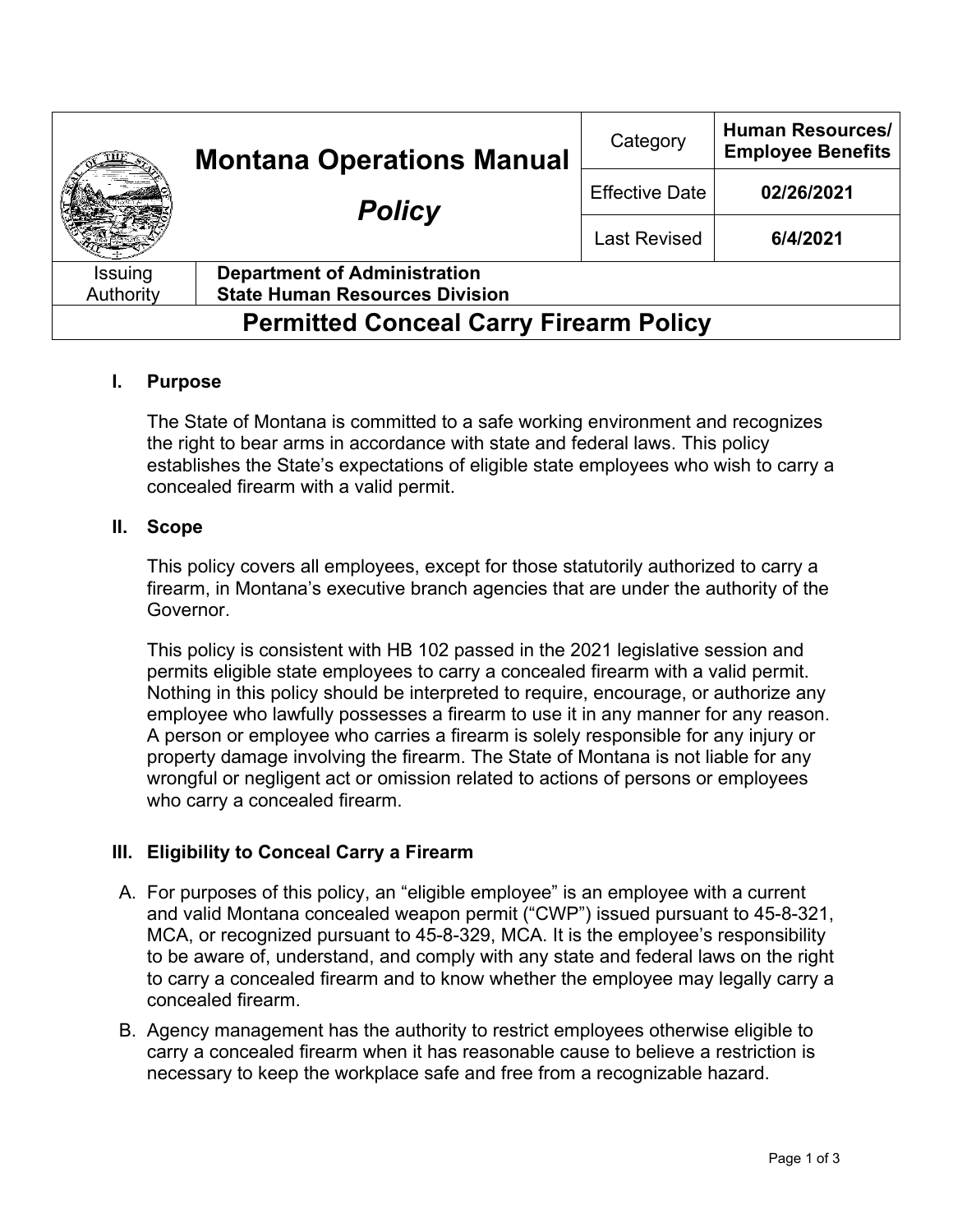# **IV. Responsibilities and Requirements**

- A. An eligible employee shall keep a firearm concealed and remain in immediate control of the firearm. "Concealed" means a firearm that is not apparent that the person is in possession of a firearm because it is wholly or partially covered by the clothing or apparel of the person carrying or bearing the weapon (45-8-315, MCA). For example, if a person's jacket opens in the act of raising an arm to ask a question and a gun can be seen, it is not a violation. An example of a violation would be a person taking a gun out of concealment to display or brandish it or intentionally lifting a jacket to make it known the person is carrying a firearm.
- B. A firearm must be carried in a suitable holster or carrying device. A suitable holster or carrying device is one that covers the trigger guard of the firearm and retains the firearm from accidental droppage. Carrying a firearm in a purse, backpack, briefcase, or in a holster with no retention is prohibited.
- C. If an eligible employee is using a state vehicle and comes to a location that prohibits firearms, the employee shall take steps to safely store and secure the firearm inside the locked vehicle. This safe, secure storage requires the firearm to be out of plain view in a locked location, e.g., glove box or trunk.
- D. If an eligible employee is using a personal vehicle for work-related travel and is in a paid status, the employee shall comply with the storage requirements set forth in IV (C) while performing the employee's job duties.

# **V. Location of Conceal Carrying a Firearm**

Eligible employees are responsible for understanding state and federal laws relating to where a concealed firearm may be legally carried. Eligible employees must abide by the conceal carry laws, policies, or requirements of the location or building where they work or visit while engaged in their duties of employment. An eligible employee is encouraged to check local building rules before carrying a concealed firearm onto the premises.

Eligible employees who work at or visit locations other than state-owned buildings, such as a leased building, must abide by the conceal carry laws, policies, or requirements that apply to those buildings. For example, a leased building on private property may have a restriction regarding firearms on the premises that an eligible employee must comply with when visiting or working in the building. A list of state-leased buildings where state employees work may be accessed **HERE**.

Additionally, under Montana law, eligible employees are specifically prohibited from carrying a concealed firearm in the following locations:

- A. in a correctional, detention, or treatment facility operated by or contracted with the department of corrections or a secure treatment facility operated by the department of public health and human services;
- B. in a detention facility or secure area of a law enforcement facility owned and operated by a city or county;